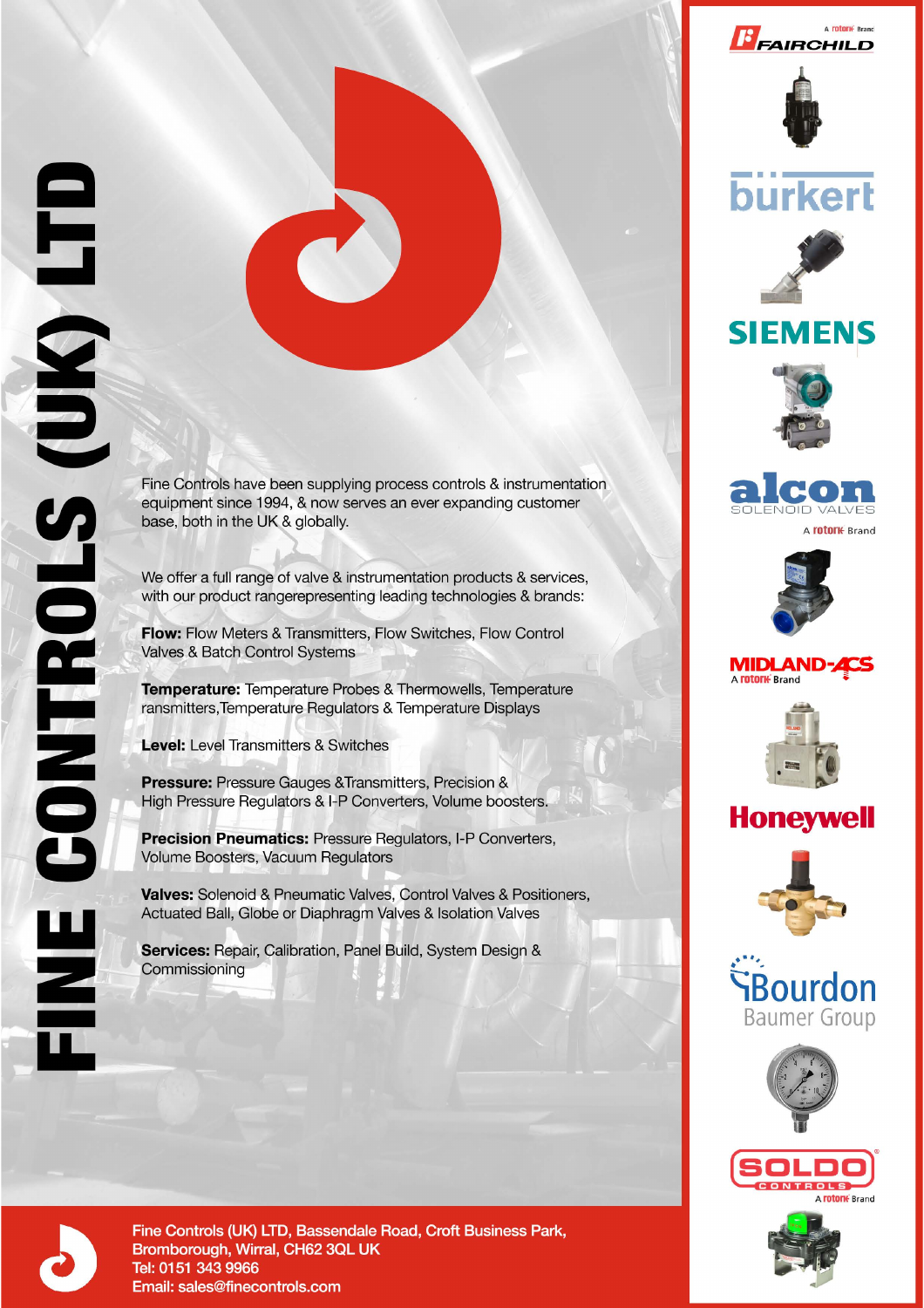## **Honeywell**

# **Differential Pressure Switches DPS Series**

FOR AIR CONDITIONING / VENTILATION, USER-ADJUSTABLE



#### **APPLICATION**

Differential pressure switches e.g. for monitoring filter, fan, fire damper, or air flow status of air handling systems.

#### **BENEFITS**

- Switching-point easily adjustable with scale in Pascal;
- Direction of M20x1.5 conduit entry can be rotated in steps of 120°;
- Only one screw needed for housing cover.

#### **APPROVALS**

- CE approval according to low-voltage directive 2006/95/EC;
- Switch according to VDE 0630;
- EC Gas Appliance Directive 90/396/EEC according to DIN EN 1854 (Nov. 01, 1997)
- ROHS 2002/95/EC

#### **CONTENTS OF DELIVERY**

The delivery includes (in the case of individual packages) the following parts:

- **1 DPS Differential Pressure Switch**
- **1 Data Sheet with installation information**
- **1 DPSK duct kit, consisting of:** 
	- 2 m of silicone hosing
	- 2 joining pipes with four screws
	- 2 self-tapping screws for mounting the housing

3 terminal screws for electrical installation Bulk packages available, upon request.

#### **PRODUCT DATA AND INSTALLATION INSTRUCTIONS**

non-aggressive gases

DIN 46244 or screw terminals

(alternative: mounting angles)

diameter: 6.0 mm

#### **TECHNICAL SPECIFICATIONS**

**Max. operating pressure** 10 kPa **Pressure media** air, non-flammable gases, and

**Pressure connections** two plastic tubes, outside

**Switching capacity** 1.5 A, (0.4) /250 Vac **Electrical connections** AMP connectors, 6.3 x 0.8,

**Conduit entry** M20x1.5 **Protection class** IP 54 **Mounting lugs** integrated in bottom housing

Medium/ambient temp. -20...+85 °C **Storage temperature** -40...+85 °C **Membrane material** silicone

#### **OPERATING RANGES**

| type               | adjustment<br>range for upper<br>trip pressure* | switching<br>difference<br>(hysteresis) | tolerance at<br>adjusted<br>switch-point |
|--------------------|-------------------------------------------------|-----------------------------------------|------------------------------------------|
| <b>DPS 200</b>     | 20200 (Pa)                                      | 10 (Pa)                                 | ±20%                                     |
| <b>DPS 400</b>     | 40400 (Pa)                                      | 20 (Pa)                                 |                                          |
| <b>DPS 500</b>     | 50500 (Pa)                                      | 20 (Pa)                                 |                                          |
| <b>DPS</b><br>1000 | 2001000 (Pa)                                    | 100 (Pa)                                | ±15%                                     |
| <b>DPS</b><br>2500 | 5002500 (Pa)                                    | 150 (Pa)                                |                                          |

\*The trip pressure refers to vertical mounting. In case of horizontal mounting (with the cover pointing upwards), the range values increase by 20 Pa.

#### **DIMENSIONS**

See "Mounting/Einbau/Montage" on page 4.

#### **ACCESSORIES / DELIVERY OPTION**

- DPST: Set of three screw terminals
- DPSJ: Joining pipe (part of DSPK duct kit)
- DPS…B in bulk pack (45 pc. per box), without accessories, but with 1 set of Mounting Instructions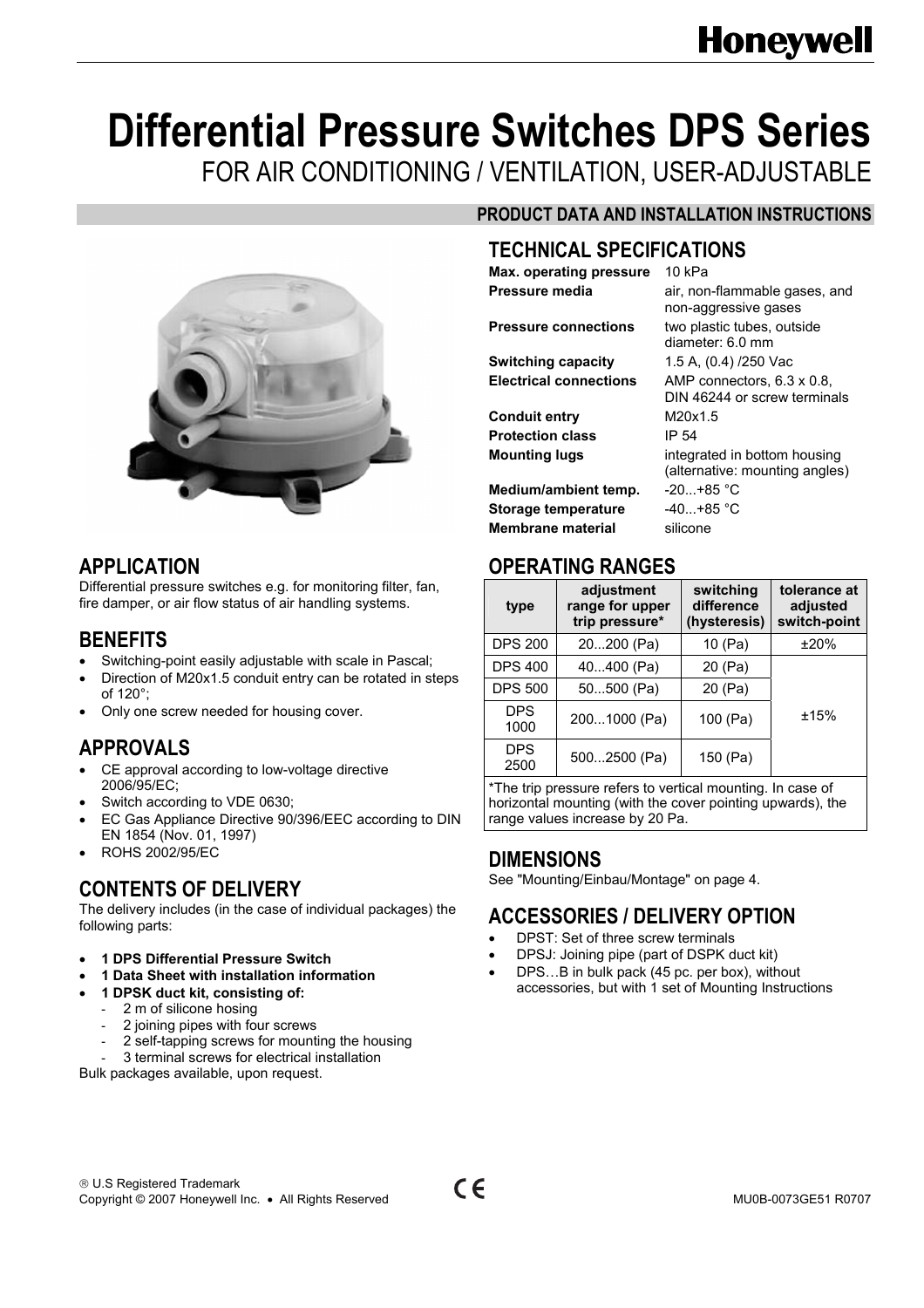### **Differenzdruckschalter DPS**  FÜR KLIMA- UND LÜFTUNGSANWENDUNGEN



#### **ANWENDUNGEN**

Differenzdruckschalter für Filter-, Ventilator- oder Luftströmungsüberwachung bei Klima- und Lüftungsanlagen.

#### **VORTEILE**

- Leicht verstellbare Schaltpunkte, mit Skala in Pa;
- Ausrichtung der M20x1.5 Kabeldurchführung in Schritten von 120° leicht verstellbar
- Gehäusedeckel benötigt nur eine Schraube.

#### **ZULASSUNGEN**

- CE-Zulassung entsprechend Niederspannungs-Richtlinie 2006/95/EC;
- Schalter gebaut nach VDE 0630;
- EG-Gasgeräterichtlinie 90/396/EWG nach DIN EN 1854 (vom 01.11.1997)
- ROHS 2002/95/EC

#### **LIEFERUMFANG**

Die Lieferung beinhaltet (bei Einzelverpackung) Folgendes:

- **1 DPS Differenzdruckschalter**
- **1 Datenblatt mit Montagehinweisen**
- **1 DPSK Zubehörkit, bestehend aus:**
- 2 m Silikonschlauch
	- 2 Anschlußstutzen mit vier Befestigungsschrauben 2 selbstschneidende Schrauben zur Befestigung des
	- Gehäuses
	- 3 Schraubklemmen für den elektrischen Anschluß

Mengenpackungen auf Anfrage erhältlich.

#### **PRODUKTINFORMATION UND MONTAGEANLEITUNG**

#### **TECHNISCHE DATEN**

**Max. Betriebsdruck** 10 kPa

| <b>Druckmedien</b>         | Luft, nichtbrennbare Gase     |
|----------------------------|-------------------------------|
|                            | sowie nichtaggressive Gase    |
| <b>Druckanschlüsse</b>     | zwei Kunststoffstutzen mit    |
|                            | 6,0 mm Außendurchmesser       |
| Schaltleistung             | 1,5 A, (0,4) / 250 Vac        |
| <b>Elektrische</b>         | AMP-Flachstecker, 6.3 x 0.8,  |
| Anschlüsse                 | DIN 46244 oder Schraubklemmen |
| Kabeldurchführung          | M20x1.5                       |
| <b>Schutzart</b>           | IP 54                         |
| <b>Befestigungsstutzen</b> | im Gehäuse integriert,        |
|                            | alternativ Befestigungswinkel |
| Umgebungs-/                | $-20+85$ °C                   |
| <b>Mediumstemperatur</b>   |                               |
| Lagertemperatur            | -40…+85 °C                    |
| <b>Membranmaterial</b>     | Silikon                       |

#### **BETRIEBSBEREICHE**

| <b>Type</b>        | Einstellbereich<br>für oberen<br>Schaltdruck* | Konstante<br>Schalt-<br>differenz | Toleranz bei<br>eingestellt.<br><b>Schaltpunkt</b> |
|--------------------|-----------------------------------------------|-----------------------------------|----------------------------------------------------|
| <b>DPS 200</b>     | 20200 (Pa)                                    | 10 (Pa)                           | ±20%                                               |
| <b>DPS 400</b>     | 40400 (Pa)                                    | 20 (Pa)                           |                                                    |
| <b>DPS 500</b>     | 50500 (Pa)                                    | 20 (Pa)                           |                                                    |
| <b>DPS</b><br>1000 | 2001000 (Pa)                                  | 100 (Pa)                          | ±15%                                               |
| <b>DPS</b><br>2500 | 5002500 (Pa)                                  | 150 (Pa)                          |                                                    |

\*Die Schaltdruckangaben beziehen sich auf eine vertikale Einbaulage. Bei waagrechter Montage erhöhen sich die Werte um 20 Pa.

#### **ABMESSUNGEN**

Siehe "Mounting/Einbau/Montage" auf Seite 4.

#### **ZUBEHÖRTEILE / LIEFEROPTION**

- DPST: Satz dreier Schraubklemmen
- DPSJ: Druckanschlußstutzen (gehört zum DSPK Zubehörkit)
- DPS…B in der Sammelverpackung (à 45 Stück), ohne Zubehör, jedoch mit 1 Stück Montageanleitung

® U.S Eingetragenes Warenzeichen Urheberrechtlich geschützt © 2007 Honeywell Inc. COMEXAMELY CONTROLLER MU0B-0073GE51 R0707 Alle Rechte vorbehalten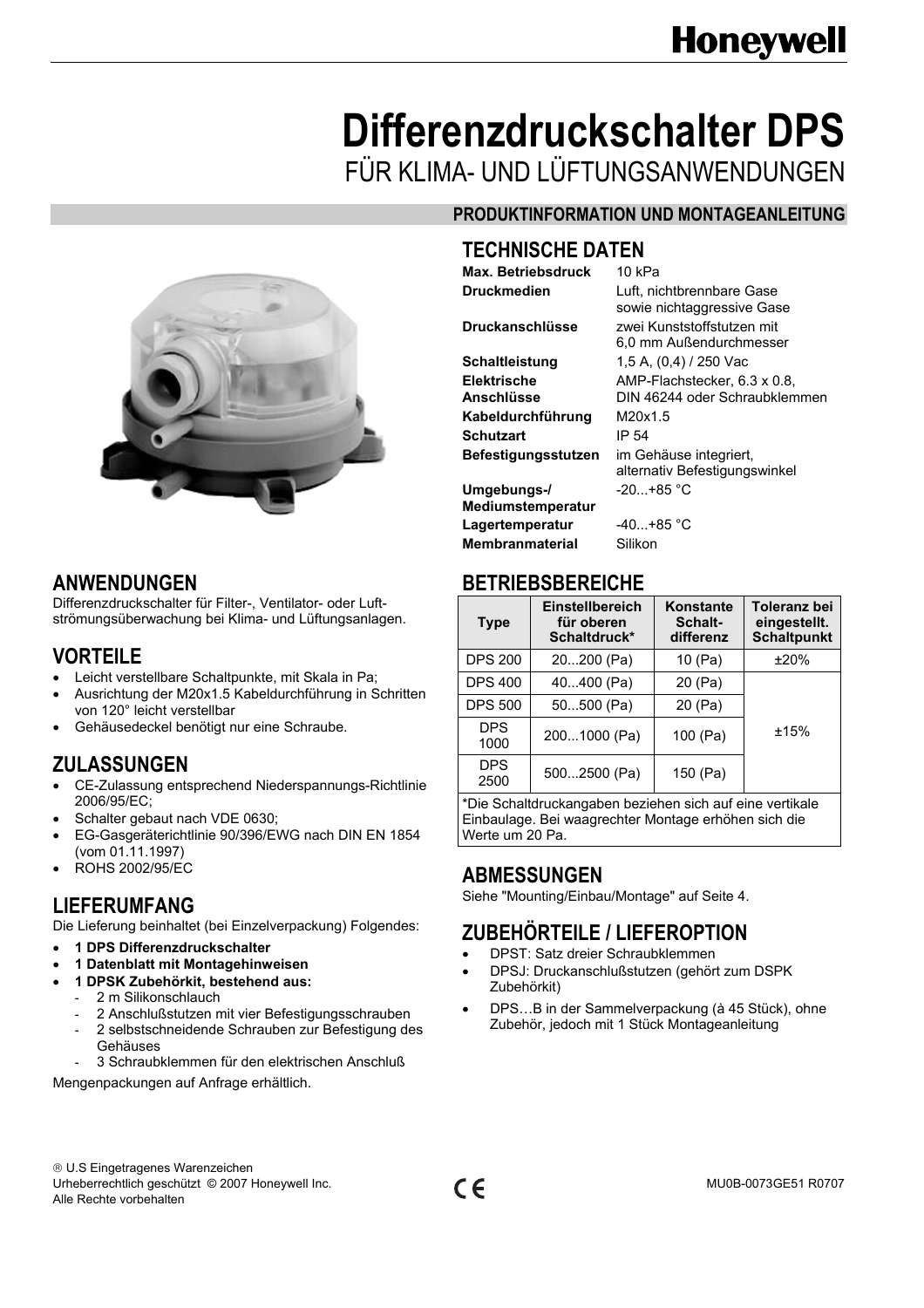### **Honeywell**

### **Pressostat différentiel DPS**  POUR LE CONDITIONNEMENT DE L'AIR ET LA VENTILATION

#### **DONNEES SUR LE PRODUIT ET INSTRUCTIONS DE MONTAGE**



#### **APPLICATION**

Pressostat différentiel e.g. pour la surveillance de filtres, ventilateurs ou clapet coupe feu dans des systèmes de traitement de l'air ou de conditionnement.

#### **AVANTAGES**

- Points de commutation facilement ajustable, avec échelle en Pa;
- Le connecteur M20x1.5 est orientable dans un rayon de 120°
- Le couvercle du boîtier ne necessite qu'une seule vis de fixation.

#### **CERTIFICATION**

- Certification CE selon les dir. de tension basse 2006/95/EC.
- Commutateur construit selon VDE 0630.
- Norme Europeenne apparell gaz 90/396/EEC suivant DIN EN 1854 (Nov. 01, 1997).
- ROHS 2002/95/EC

#### **CONTENU DE L'EMBALLAGE**

L'emballage contient:

- **1 Pressostat différentiel DPS**
- **1 notice technique avec instruction du montage**
- **1 kit d'accessoires DPSK contenant:** 
	- 2 m de tuyaux en silicone
	- 2 supports de connection avec 4 vis
	- 2 vis auto-forantes pour la fixation du boîtier
	- 3 connecteurs à vis pour le raccordement électrique

Emballage par 25 pieces possible sur demande.

### **SPECIFICATIONS TECHNIQUES**

| 10 kPa                                                  |
|---------------------------------------------------------|
| Air, gas non-inflammables et<br>gas non-aggressifs      |
| Deux tubes avec<br>6,0 mm de diamètre extérieur         |
| 1.5 A, (0.4) / 250 Vac                                  |
| AMP, 6.3 x 0.8, DIN 46244<br>ou connecteurs à vis       |
| M20x1.5                                                 |
| IP 54                                                   |
| intégré dans le boîtier,<br>Option: equerre de fixation |
| -20…+85 °C                                              |
| Température de stockage  -40+85 °C                      |
| Silicone                                                |
|                                                         |

#### **PLAGE D'UTILISATION**

| <b>Type</b>                                             | Plage de réglage<br>pour pression<br>supérieure* | <b>Plage fixe</b><br>de comm. | Tolerance de<br>point de<br>comm. |  |
|---------------------------------------------------------|--------------------------------------------------|-------------------------------|-----------------------------------|--|
| <b>DPS 200</b>                                          | 20200 (Pa)                                       | 10 (Pa)                       | ±20%                              |  |
| <b>DPS 400</b>                                          | 40400 (Pa)                                       | 20 (Pa)                       |                                   |  |
| <b>DPS 500</b>                                          | 50500 (Pa)                                       | 20 (Pa)                       | ±15%                              |  |
| <b>DPS 1000</b>                                         | 2001000 (Pa)                                     | 100 (Pa)                      |                                   |  |
| <b>DPS 2500</b>                                         | 5002500 (Pa)                                     | 150 (Pa)                      |                                   |  |
| *Valeurs données pour un montage vertical. Pour montage |                                                  |                               |                                   |  |

horizontal augmenter les valeurs de 20 Pa.

#### **DIMENSIONS**

Voir "Mounting/Einbau/Montage" page 4.

#### **ACCESSOIRES / OPTIONS DE LIVRAISON**

- Kit de trois cosses à vis DPST
- tuyau de connection DPSJ (fait partie du kit d'accessoires DSPK)
- DPS...B emballage groupé (45 pièces) sans accessoires, mais fourni avec un mode d'emploi

® Marque de commerce depose aux Etats-Unis ® Marque de commerce depose aux Etats-Unis<br>
Copyright © 2007 Honeywell Inc. • Tous droits réservés **CE**<br>
Copyright © 2007 Honeywell Inc. • Tous droits réservés